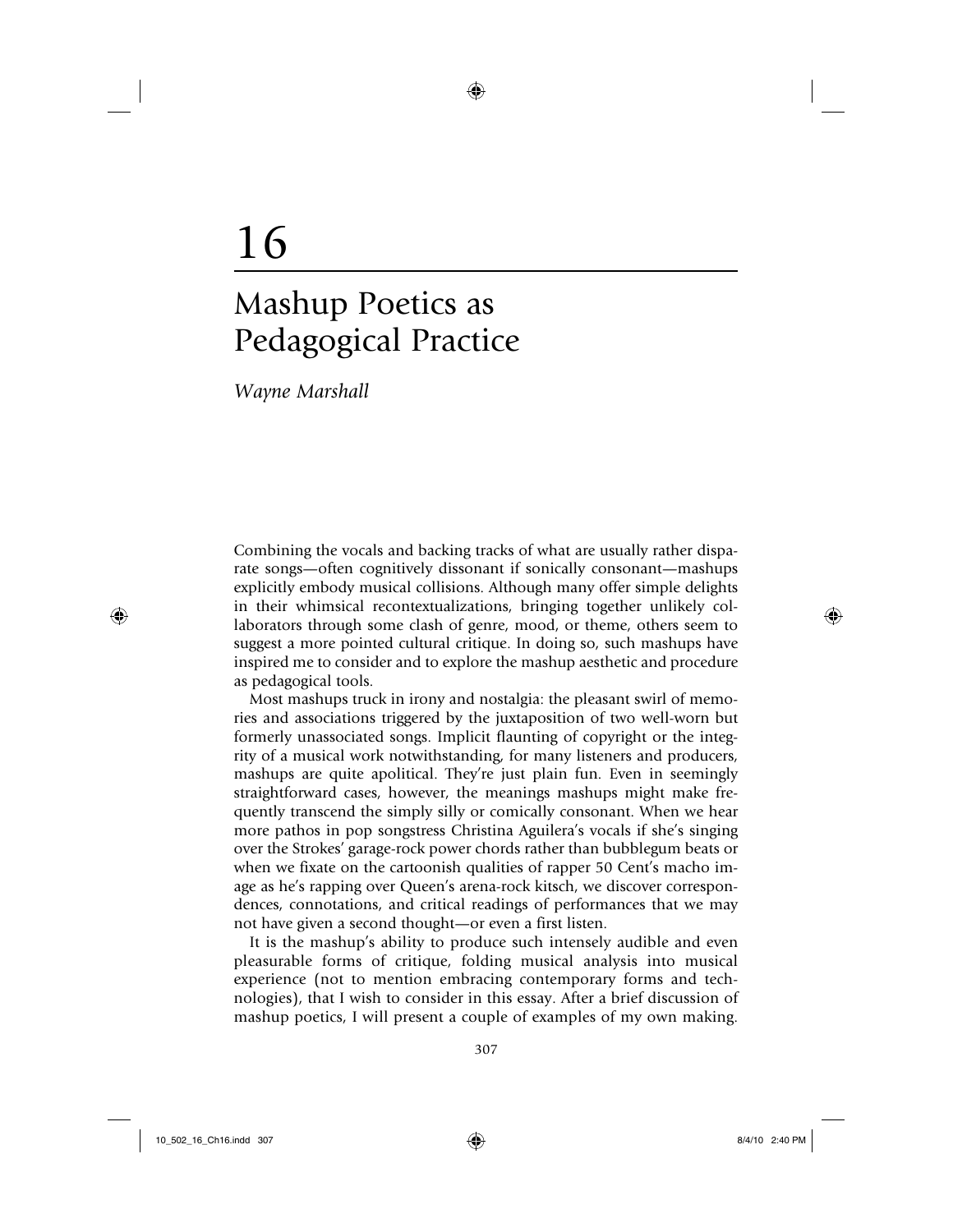⊕

In addition to offering what might be taken as an approach for making sense of mashups and other contemporary musical or, more broadly, audio-visual products of their ilk—for video footage, video games, and the like are also being mashed up these days—I hope to demonstrate how the mashup might function as a tool of music theory and of musicological pedagogy more generally, not to mention a kind of playful, provocative, publicly engaged scholarship.

# **MASHUP POETICS**

In the last few years, mashups have exploded in popularity as they have exploded, or perhaps simply exposed, commonplace ideas about popular music and consumption practices, digital technology, and intellectual property and the sanctity of the recorded performance as a "complete" and finished work. Critical interventions masquerading as simple pleasures, mashups emerged precisely at the moment that digital technologies enabled them. As "bedroom producers" suddenly had the tools—and, thanks to peer-to-peer networks, the source materials—to play with pop music and to share their creations with a global audience, they turned consumption into production, conjuring Frankenstein versions from the scrap heap of commodity culture.<sup>2</sup> The example that perhaps brought mashups into public discourse more than any other is Danger Mouse's *Grey Album* (2004), which deftly combined vocals from rapper Jay-Z's *Black Album* (2003) with backing tracks constructed from portions of the Beatles' eponymous album popularly known as the *White Album* (1968). Served a cease-and-desist order by EMI, supported by massive online civil disobedience, and profiled in the *New Yorker* and other prominent publications, Danger Mouse quickly became a poster boy for the genre.<sup>3</sup>

Assembled from fragments of the Beatles' music, Danger Mouse's cutand-pasted collages on the *Grey Album* depart from a certain kind of mashup orthodoxy, often glossed as "A+B" to describe the large chunks of sound typically put together; nevertheless, the underlying philosophy came through loud and clear, and the cleverness and execution of the concept won over legions of listeners and prospective producers. Around the same time, popular websites, such as Get Your Bootleg On, served as outlets and networking spaces for mashup enthusiasts, and increasing attention in mainstream and Internet media brought the genre wider attention and acclaim.4 Even major record labels, for all their cease-and-desist orders, embraced the mashup, officially releasing and sometimes commissioning mashup-style remixes of their artists' recordings as well as encouraging the practice as a form of "viral" marketing for new releases through such social networking sites as MySpace. Although the heyday of the mashup in

 $\bigoplus$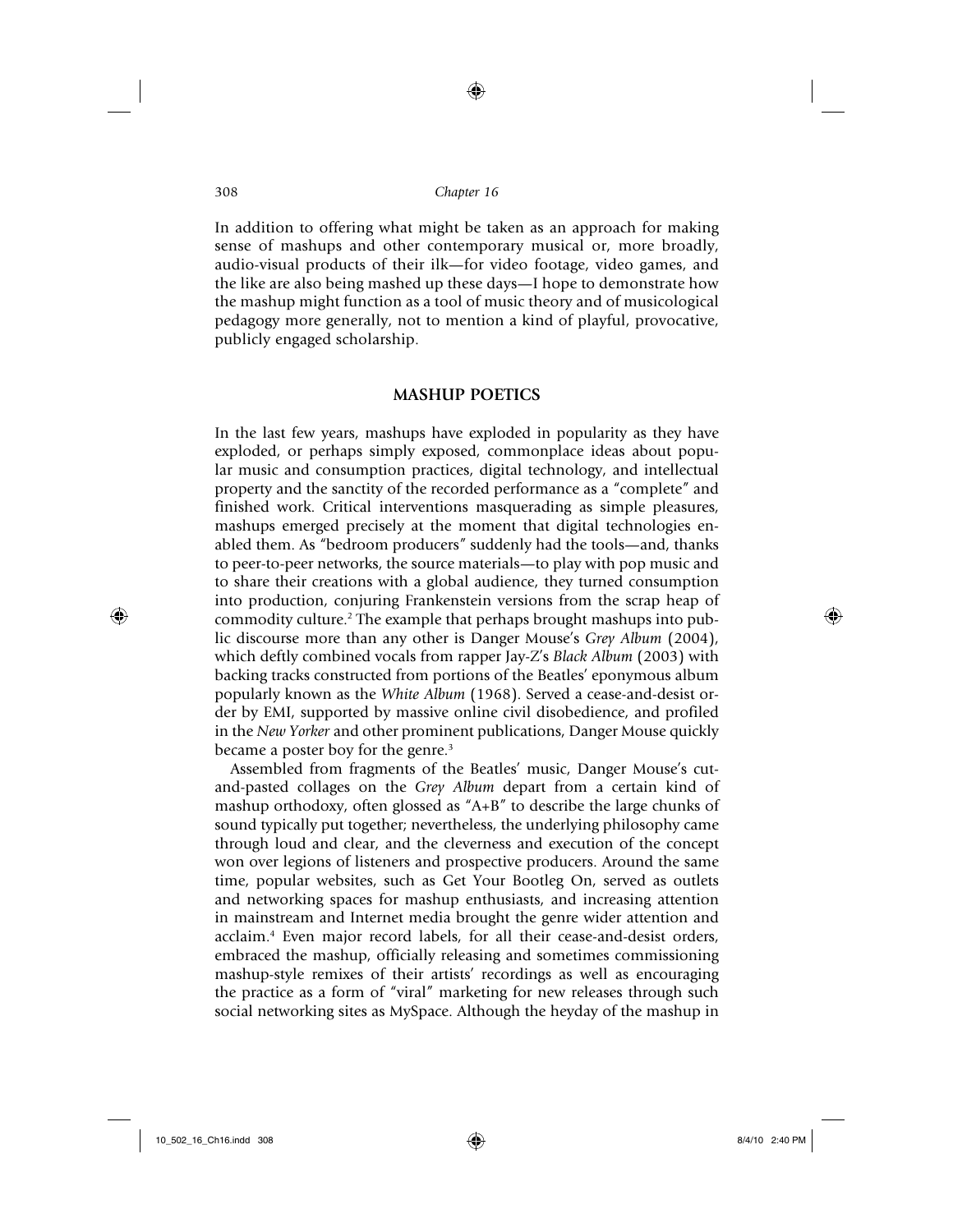⊕

its most recognizable and orthodox form may already be behind us, the genre's radical recontextualizations have indelibly shaped popular music aesthetics as a generation of producers and consumers, whose roles increasingly blur into each other, have come to hear such unauthorized remixes as quotidian features of the pop landscape.

## **MASHUP PEDAGOGY**

I was initially struck by the mashup's potential to do more than ironically juxtapose disparate musical works or portions thereof when I heard Eminem rapping over a Britney Spears backing track. Appearing to take Eminem up on his sarcastic request to "sit me here next to Britney Spears," the maker of the mashup did just that, overlaying the accompaniment to Spears's "Oops! . . . I Did It Again" with Eminem's a cappella vocals from "The Real Slim Shady"—both released in 2000 and both top 10 radio hits in the US.<sup>5</sup>

To be sure, this particular mashup delights in its ironic collision of two seemingly distant songs and performers, but, as I realized while I listened and grinned and considered it, "Oops! . . . The Real Slim Shady Did It Again" offers more than simple pleasures. The aural equivalence it poses presents a powerfully audible critique of Eminem's self-conscious posturing, especially in "The Real Slim Shady," as an anti-teenybopper. As the rapper appears to follow formulaic bridges running up to big schmaltzy choruses, the alignment underscores the utter lack of distance between Eminem and one of his favorite targets. Drawing attention to the pre-fab pop-ness of Eminem's song craft, the mashup essentially calls him on his bluff: "Slim Shady doth protest too much, methinks," it seems to wink in its deft marriage of the rapper and his pop doppelgänger.

It was while acting as a participant-observer at clubs in Boston and on the musical blogosphere that I began to notice the subtle pedagogical potential, and the parallel poetics, of the mashup. Through direct juxtaposition, mashups seem to have the power to shape, with potent immediacy, one's sense of how musical style articulates ideas about community, tradition, influence, and interaction. Such musical procedures reimagine the world of the social through the evocative, sensual terms of the sonic. As such, mixes and mashups, especially when explicitly conceived as cultural critique, would thus seem to embrace the insight that, as Michael Bull and Les Back argue, "Thinking with our ears offers an opportunity to augment our critical imaginations" (Bull and Back 2003, 2).

To mix in, or mash up, Richard Taruskin's voice as well, I was struck repeatedly while hearing mashups in clubs and through my computer speakers, by how, as he once put it, "good performers can teach receptive

 $\bigoplus$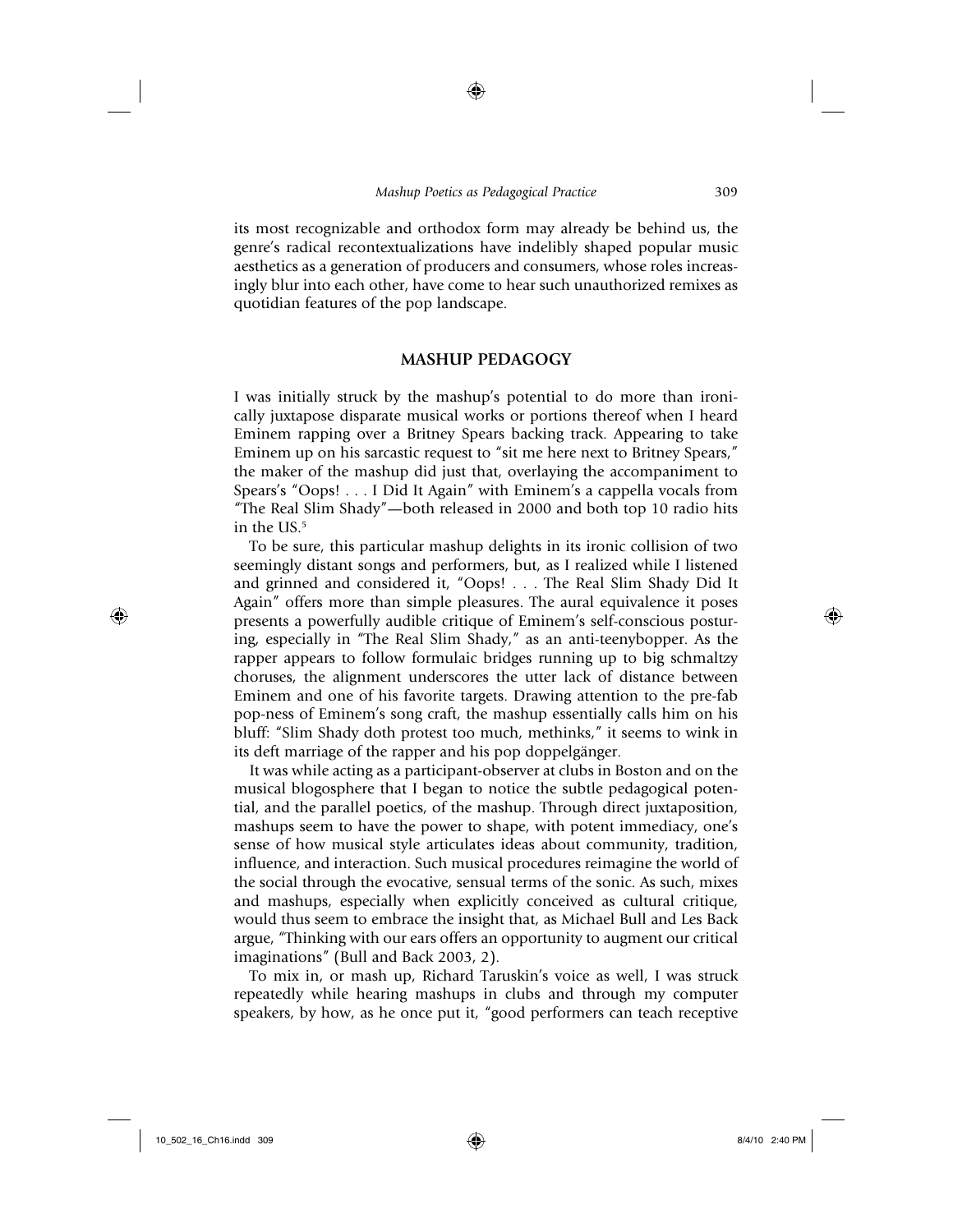⊕

scholars a great deal" (Taruskin 1983, 63). Appreciating the power of such technologically mediated manipulations of prerecorded music to engender a certain kind of critical reflection and an analytical mode of reception, I began to consider ways that I might bring my ethnomusicological expertise to bear on my productions and performances and vice versa. I started to borrow tricks and techniques from mashup producers in order to advance what I like to call "musically-expressed ideas about music."6 In some sense, then, what I propose here is not so much an imposition of musicological method on mash culture, but a recognition and embrace of the ways the two can work in dialogue, with music scholars highlighting the cultural work that mashups do as we employ these very forms to share our perspectives on music's social and cultural significance—perhaps even issuing in the process a creative challenge to producers to consider the forms and meanings of their mashups beyond clever or purely pleasurable correspondences in title, theme, tempo, rhythm, or key.

Just as music notation and transcription facilitate the work of music scholars researching traditions that themselves employ notation, today's worldwide web of musical interaction might be fruitfully interpreted and expressed through the very tools that artists and audiences are using to create and engage music. Music technologies in the age of digital production offer unprecedented possibilities, as Christopher Small might say, for us to music about music (1998). We would do well, I contend, to investigate the possibilities. But enough discussion and justification for now—allow me to offer some examples.

#### **"BIG GYPTIAN"**

The first "pedagogical mashup" I would like to present for your consideration combines "Khosara," a mid-20th century hit in the Arab world sung by Egyptian singer and icon Abdel Halim Hafez, with Jay-Z's "Big Pimpin'," a globally popular hip-hop track released in 1999 that employs a sample of a recording of "Khosara" as part of its accompaniment.<sup>7</sup> An imagined musical reconciliation of sorts, the mashup poses questions about the two songs' copyright dispute, their ability to highlight and reinterpret each other's features, and, among other things, the connections between pimp fantasies and U.S. foreign policy. That the two possess an inherently musical connection, of course, is what motivated the mashup in the first place. Interestingly enough, it was the process of putting them together that later suggested to me a number of critical correspondences.<sup>8</sup>

Listening to the recordings together in this manner, a variety of interesting effects seems to emerge. In an attempt to share and explicate these, I will employ the first person plural ("we") to encourage readers to listen along

 $\bigoplus$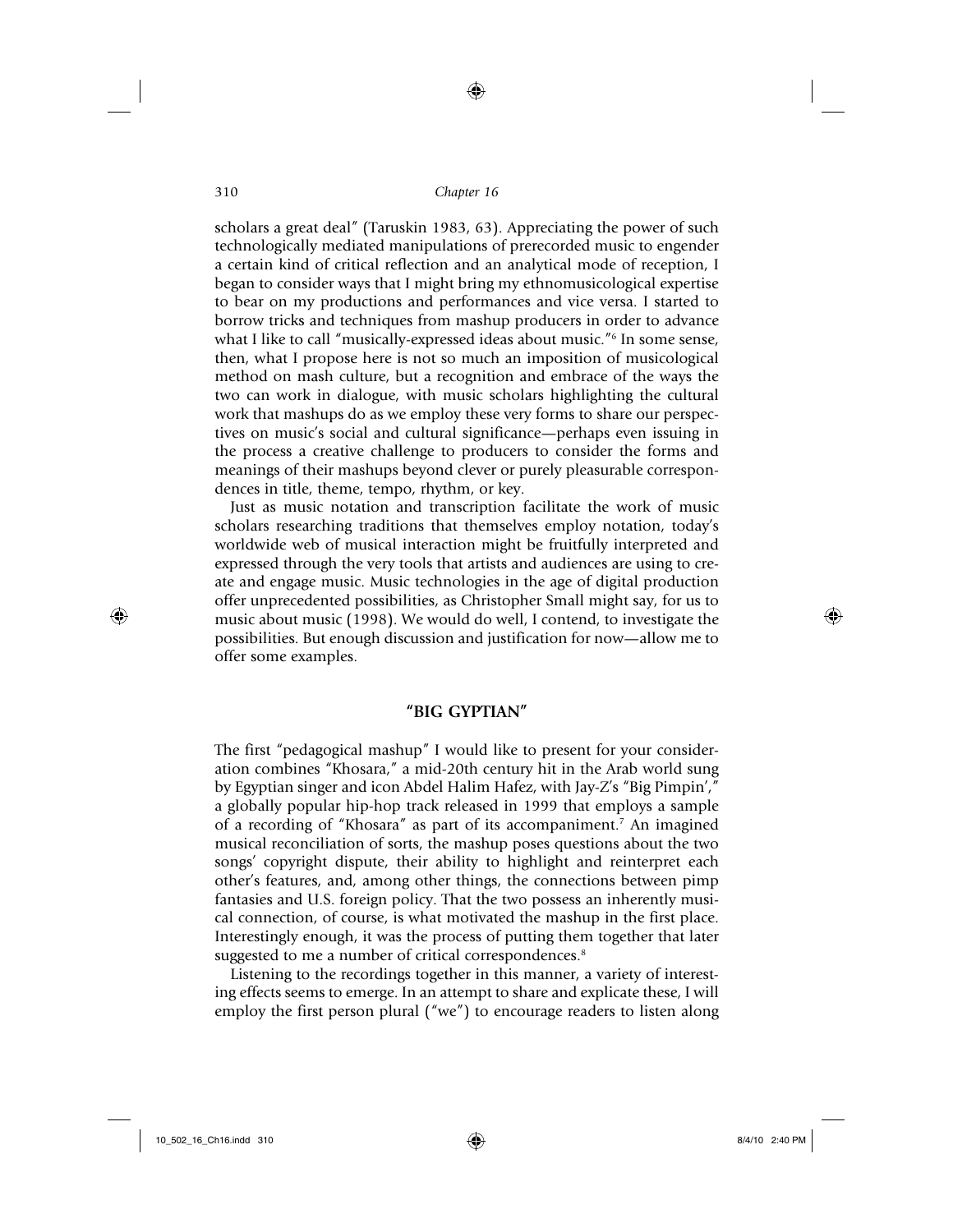⊕

with me.<sup>9</sup> Among other things, we get to hear more of the original than the simple but central two-measure loop that Jay-Z's producer, Timbaland, extracted for "Big Pimpin'." We, thus, get a better sense of how the two-bar motif figures in Baligh Hamdi's composition; moreover, we become better equipped to appreciate the sonic inspiration at work in Timbaland's production. More mundanely, but not unimportantly, hearing the original, at least for the legions of listeners more familiar with the Jay-Z song, helps to foreground its Egyptian and Arabic qualities. This simple fact might serve to mitigate the Orientalist tendency to hear the "exotic" loop as emanating from Bollywood or Bali—two "other" places erroneously cited as sources for the Jay-Z song in journalistic accounts of "Big Pimpin'."10 At the same time, we are not only prompted to hear the "Big Pimpin'" instrumental in a new light, understanding what Timbaland fastened onto and why, but also we are simultaneously cued to attend to "Khosara" with enhanced appreciation for the recurring but less frequently repeated motif. Further, we come to focus on how Timbaland's production actually departs from the original composition: rather than returning periodically to mark the form, the twomeasure antiphonal phrase now undergirds the entire song, shifting the emphasis toward rhythmic repetition and revelation (rather than harmonic motion) and bass frequencies, among other musical dimensions. Hence, listening to the source alongside and against the sample-based treatment offers us new ways of hearing both.

While some of these new ways of hearing "Khosara" and "Big Pimpin'" demand a degree of active listening, some of the other meanings we might make of the mashup result from active, if not activist, production choices I made. For instance, just as Timbaland musically recontextualizes "Khosara" with his savvy sampling, my mashup semantically recontextualizes "Big Pimpin'" so that rather than supporting an endorsement of exploiting women as sex-workers, Timbaland's breezy beat, now thickened by the winds and strings of the original, instead primarily accompanies the mournful, melismatic singing of Abdel Halim Hafez. Sentiments such as "what a shame, what a shame, behind you neighbor, my eyes are crying" take on new significance in this context, especially for Arabic-fluent listeners, many of whom were appalled by the use of a beloved song as a vehicle for braggadocio and vulgar misogyny. Feeling fairly disgusted myself by most of the lyrics in "Big Pimpin'," I excised all but what I could hear (and, hence, willfully misconstrue) as potentially redeemable moments in Jay-Z's performance. Hence, "love em, leave em" becomes simply "love em," repeated for emphasis. Or, refitted to a musical context that is now explicitly Arab, a line about transforming impoverished women into attractive employees—"take em out the hood, keep em looking good"—suggests quite another set of possible interpretations. We could, for instance, now hear Jay-Z critiquing conservative Islam's call for women to wear veils, or,

 $\bigoplus$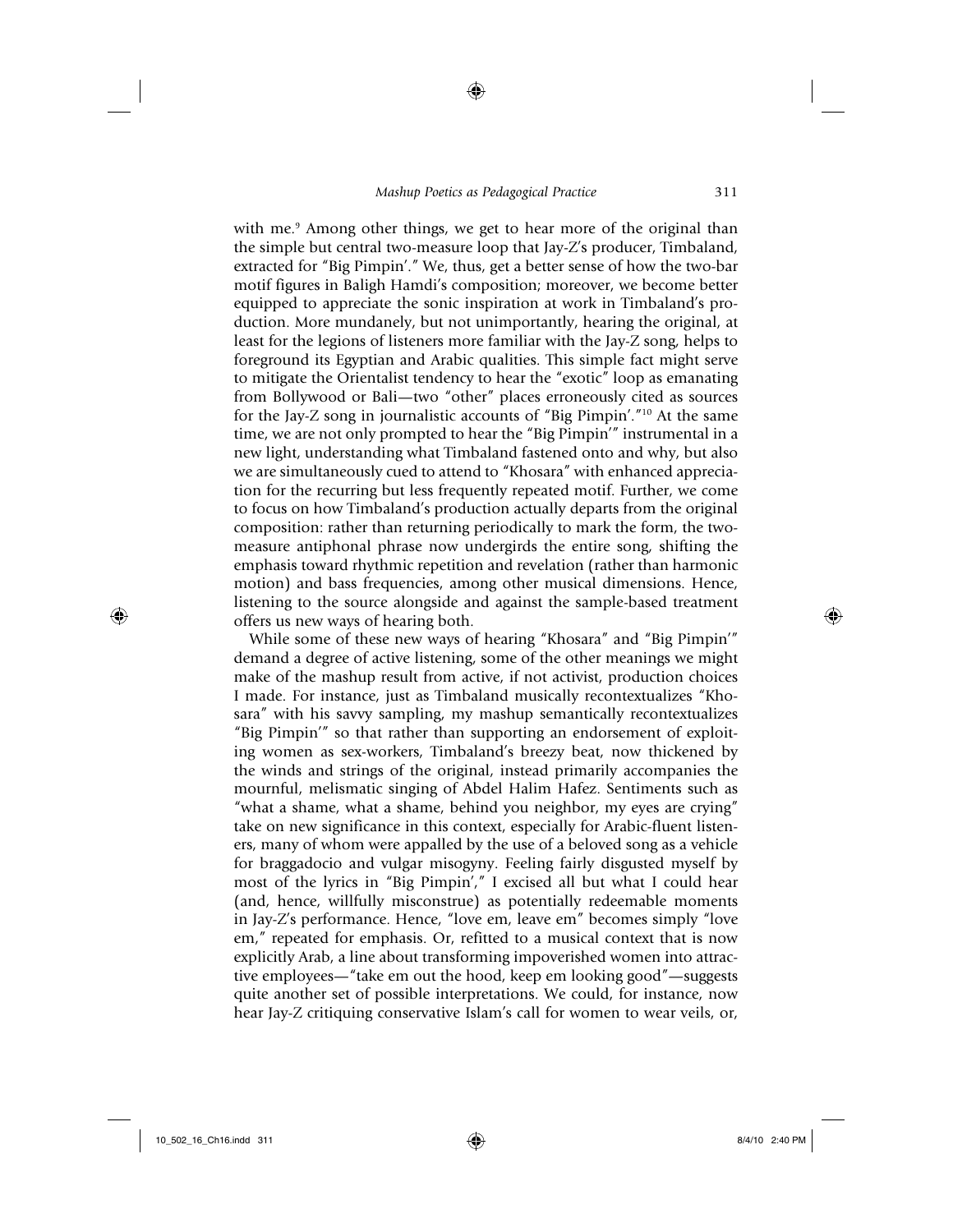⊕

with a stretch of imagination, we might hear him assailing the interrogation techniques so powerfully symbolized by the hooded prisoners at Abu Ghraib. With a little creative transposition, Jay-Z reemerges, in a duet with Abdel Halim Hafez, as either a liberal (if imperialist) defender of women's rights or as an anti-imperialist, anti-war critic of U.S. conduct. Whether he is any of these things is, of course, immaterial to the open, imaginative exercise animating this mashup in particular and, as I have argued above, mashups more generally.

# **"THE LION SEEPS TONIGHT"**

The other example I will offer here brings together four versions of the same composition. Originally titled "Mbube" as sung by Solomon Linda and His Evening Birds in South Africa in 1939, many listeners know it better as "Wimoweh" or "The Lion Sleeps Tonight." The story of the song and its various versions is a long and complicated one, and it brings to the fore issues of appropriation and exploitation in an age of global circulation, commerce, and asymmetrical power relationships.<sup>11</sup> My desire here, in mashing up three covers by the Weavers (1951), Yma Sumac (1952), and the Tokens (1961) with the Linda original, is to highlight the accumulated resonances across all the versions and to note the song's strikingly resilient features.



**Figure 16.1. Screenshot of "The Lion Sleeps Tonight" as assembled using Ableton Live. The numbers at the top refer to measures, at the bottom to seconds. The four recordings, represented by waveforms depicting left and right channels, are layered and edited as shown here.**

 $\bigoplus$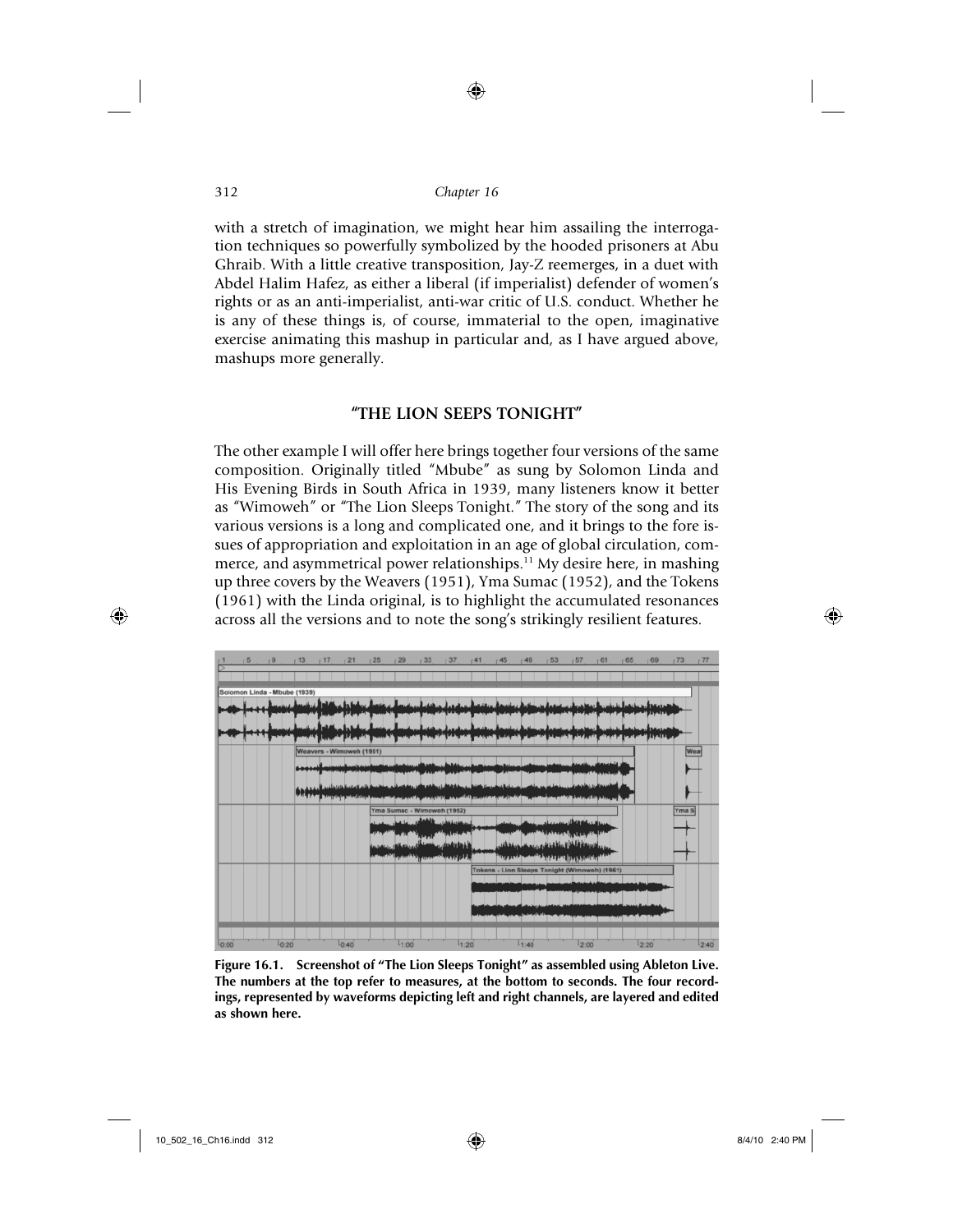#### *Mashup Poetics as Pedagogical Practice* 313

↔

As with "Big Gyptian," however, I am also responsible for some rather purposeful musical tampering here. I have altered the keys and tempos of the Weavers', the Tokens', and Yma Sumac's versions in order to "discipline" them to the original—in an act of symbolic musical retribution, if you will though I also maintain a degree of dissonance in the mashup in order to underscore the conflict of this long, tortuous story of a popular song.<sup>12</sup>

For me, the gradual layering of new versions in this mashup mirrors the accretion of meanings, money, and—depending on where you stand injustices that have piled up over time and over dozens of repeat performances. This "mirroring," however, better resembles a grossly proportioned (fun?)house of mirrors than a purely reflective surface. The composition seeps through the mix, but in the end, it sounds like quite a musical mess, which seems an appropriate analog to the messy story of circulation and appropriation the mashup is meant to restage.

#### **AUDIBLE ANALYSES**

If such mashups as I've discussed here—and "musically-expressed ideas about music" more generally—remain an underdeveloped area of musical analysis, music theory, and ethno/musicological method, it will be, I suspect, due to such resilient impediments as disciplinary orthodoxies, institutional barriers, and publishing norms, as well as the fact that the tools that make such an approach possible have only recently become widely available and accessible to those outside the realm of elite electronic music production. I strongly believe, however, that the benefits of embracing these tools and approaches at this moment far outweigh the potential perils of going against the grain of convention with regard to notions of music scholarship and pedagogy, not to mention musical ownership and fair use. Because such a practice can produce "musical examples" that are at once analytically interesting and aesthetically compelling, the contexts for which they are suitable extend beyond the classroom to the radio, the club, and the Internet, among other nontraditional venues for teaching and thinking about music. In ways I have tried to outline here, mashups possess a special capacity for imparting the theories and concepts of our disciplines through a mode of discourse more accessible to those unfamiliar with our various specialized lexica.

For all these reasons, then, those of us who are committed to sharing our perspectives with the wider world might consider various forms of musically expressed ideas about music in order to advance our fields amid the sea changes of the digital age. Colliding composition and publication, performance and pedagogy, parody and academic privilege, such mashup methods may raise questions, or at least eyebrows, as they challenge

### 10\_502\_16\_Ch16.indd 313 8/4/10 2:40 PM /4/10 2:40 PM /4/10 2:40 PM /4/10 2:40 PM /4/10 2:40 PM /4/10 2:40 PM /4/10 2:40 PM /4/10 2:40 PM /4/10 2:40 PM /4/10 2:40 PM /4/10 2:40 PM /4/10 2:40 PM /4/10 2:40 PM /4/10 2:40 PM /

⊕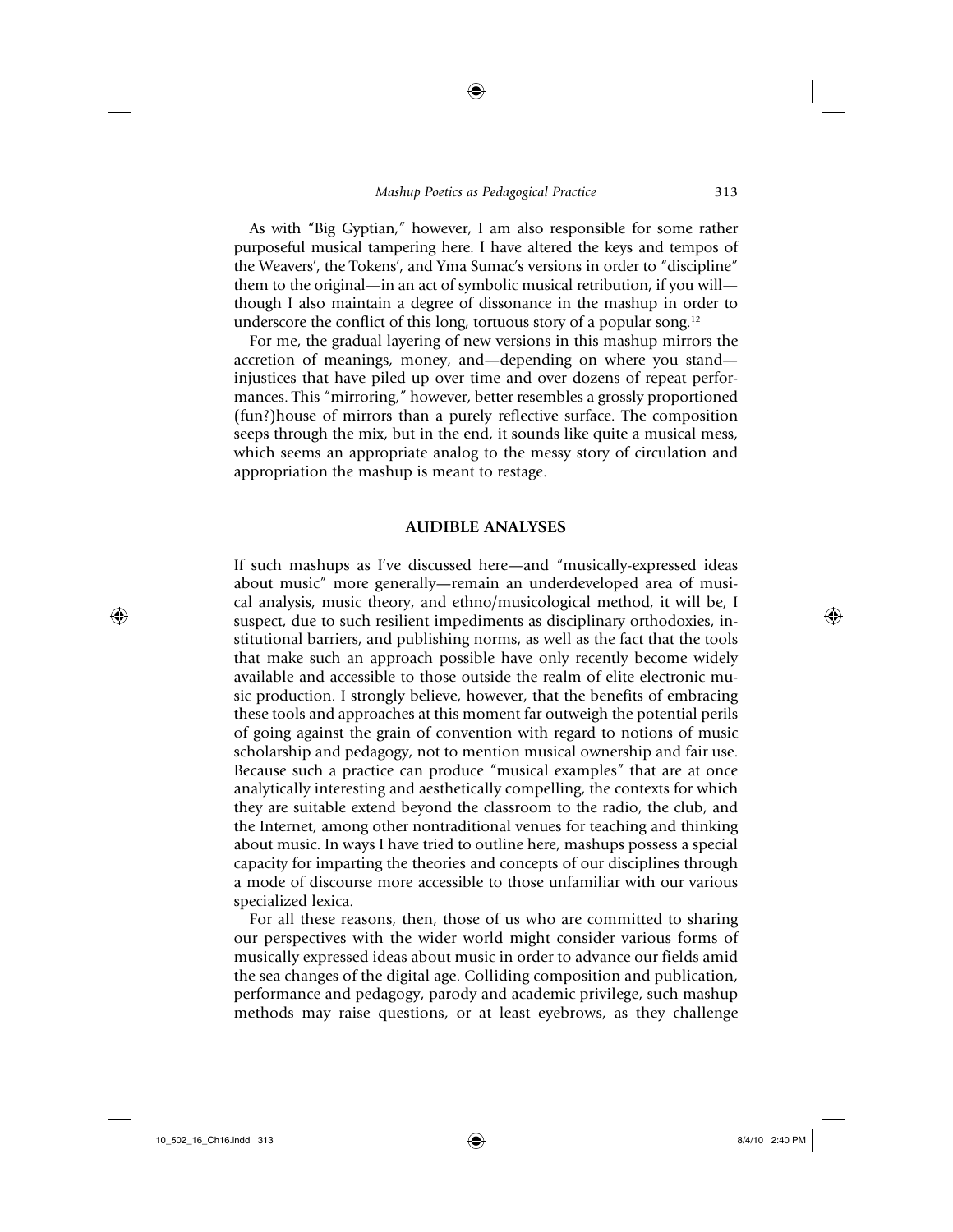⊕

various norms of scholarship and copyright, but their value for hearing, teaching, and theorizing about music is, as I hope I have demonstrated, immediately audible.

#### **NOTES**

 1. An earlier version of this text was delivered as part of the SMT Committee on Diversity Special Session on November 4, 2006, at the joint annual meeting of the American Musicological Society and the Society for Music Theory in Los Angeles.

 2. It is no coincidence that the rise of the mashup coincides with the fall of Napster and the proliferation of similar services that allowed users to share and trade songs, a cappellas, and instrumentals—not to mention the software, such as Sony's Acid Pro, which made it rather easy to combine such recordings (i.e., to mash them up).

 3. Despite its contested legality, the *Grey Album* can be downloaded and listened to via bit torrent technology. See the page hosted at http://www.illegal-art.org/audio/ grey.html.

 4. See http://www.gybo5.com; given the site's various iterations, however, a search for "GYBO" or "Get Your Bootleg On" may be necessary to locate the latest version.

 5. Because of the illicit, unauthorized nature of many mashups, it is difficult to point the reader to a stable audio file of "Oops! . . . The Real Slim Shady Did It Again." However, a search for the title on the Internet should turn up several instances for listening. I have also created a page at http://wayneandwax.com/?page\_ id=2744 where I will attempt to host more permanently the works to which I make reference in this chapter.

 6. For an elaboration on what I mean by "musically expressed ideas about music," see http://wayneandwax.blogspot.com/2006/04/musically-expressed-ideas -about-music.html, a blog post that reprints a paper I delivered at the spring 2006 meeting of the New England Chapter of the Society for Ethnomusicology.

 7. To read further about the sample in question, see http://wayneandwax  $.com$ ?p=180.

 8. See http://wayneandwax.com/?p=2731 in order to listen to "Big Gyptian" and to read my initial explication of the track, as well as some of the commentary it generated. Or see http://wayneandwax.com/?page\_id=2744 for a collection of stable links to all the music and online content discussed in this essay.

 9. Obviously, the listening process is an extraordinarily complex and, in some sense, necessarily idiosyncratic endeavor. So it is something of a conceit to assume that the meanings that reveal themselves to me would be available to others. See Steven Feld's "Communication, Music and Speech about Music" (1984) for a detailed examination of listening and semiotics.

10. See, for example, Tarek Atia's "Pimpin' a Classic" (2000) in the Egyptian newspaper *Al-Ahram Weekly* (http://weekly.ahram.org.eg/2000/484/cu2.htm), which cites such cases of mistaken identity with no little contempt for their ignorance. This conflation of Eastern or other sites more generally perceived as exotic is a classic problem of what Edward Said famously dubbed Orientalism (1978).

 $\bigoplus$ 

⊕